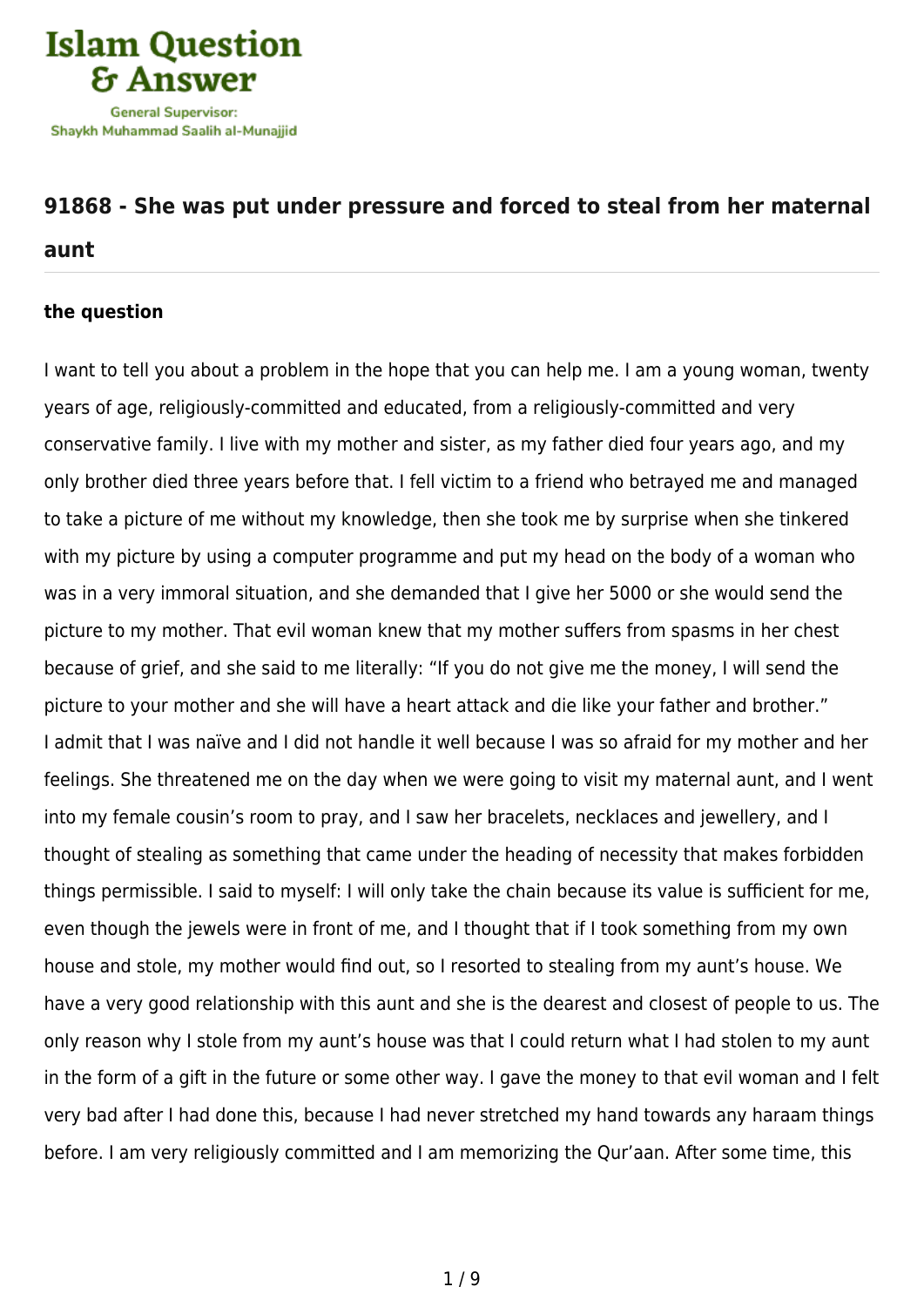**Islam Question General Supervisor:** 

Shavkh Muhammad Saalih al-Munaiiid

evil woman asked me for some more money. In the midst of my pain and suffering, my theft from my aunt's house was discovered and my mother was shocked. As soon as she asked me I burst into tears and told her about the whole problem. Praise be to Allaah, my mother is a wise woman and trusts me completely, and she understood the situation, and she regards what happened to me and to her as a test from Allaah, but she criticized me sharply for not turning to her and for committing the sin of stealing. She asked me to pray to Allaah for forgiveness and I calmed down, and she thought that this was the end of the matter. My mother explained to my aunt what had happened, and returned to her what I had taken from her, but unfortunately my aunt did not believe it. Now the matter has had other consequences that affect my honour and reputation, and when I am with my family and relatives I am one person and when I am away from them I am someone else. When I swore on the Holy Qur'aan in my aunt's presence that I was innocent, chaste and righteous, my aunt insisted that what had happened to me was no justification for stealing from her house and that she has lost trust in all young women after what I had done. What made matters worse is that I have a cousin (daughter of my maternal aunt) who always used to say to me: "Have you ever loved someone?" or whatever, and I would respond by saying that I would never go against sharee'ah or religion. When my cousin saw my situation she started to incite her mother against me even more, and there was an argument between my mother who was defending my honour, and my aunt who was accusing me of taking drugs, or that the picture was genuine and was not a fake, and love and affection turned to hatred and resentment. Our shaykh: I am turning to you to judge between us, for I am a victim who has been accused falsely. I admit that I made a mistake because I committed a sin to get out of this crisis. I admit that I made a mistake because I was not frank with my mother from the beginning, because I was so afraid for her and I thought that I could finish with this matter without her knowing. I hope that you can judge between us and my aunt so that the love between us may be restored, if only partially, and the relationship may be restored between my mother and my aunt, whom our relatives thought would only ever be parted by death, especially since I am going to give my aunt your answer to read.

2 / 9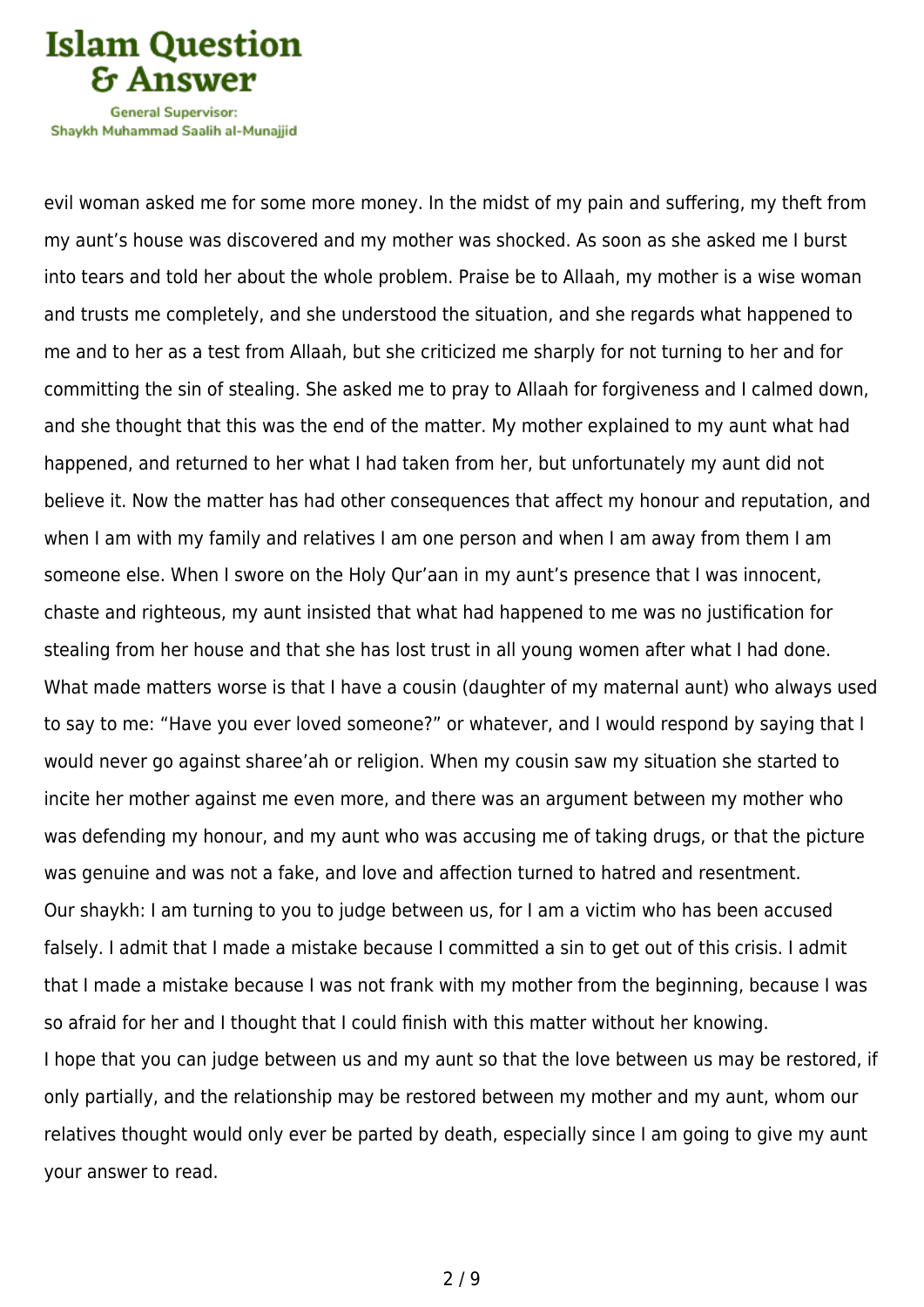

#### **Detailed answer**

Praise be to Allah.

There follow three messages, addressed to you, your friend and your aunt.

The first message is addressed to you:

1.We ask Allaah to increase your reward, and to relieve your distress, and to reconcile your family.

2.We hope that what happened will be a lesson for you and for others, that women should not be careless about their pictures or allowing themselves to have their pictures taken, even with their friends, and they should not trust anyone with regard to such matters, even the closest of people to them such as their sisters, for example, because she cannot be sure that her sister's husband will not see them or publish them, let alone trusting a stranger on the grounds of friendship or being related.

3.You made a mistake before stealing by not consulting people of knowledge and wisdom. When we read your letter, we thought that it would end with your consulting them about what to do with this treacherous friend, and we were shocked by the way things developed and reached such an extent. Perhaps this is a lesson for everyone who finds themselves in such a dilemma to look for a solution with others before it gets even worse, because the more problems develop, the more complicated they get, specially problems that befall women with regard to evil and corrupt people.

4.What you did with regard to your aunt was absolutely necessary. You told her the truth, restored her rights and swore to her what the truth of the matter really was. She has to believe you and overlook this matter. Remember that being truthful will save a person, and Allaah will cause the truth to be known sooner or later. So be patient and seek the help of Allaah, and persist in making du'aa', asking Allaah to grant you relief and cause justice and truth to prevail.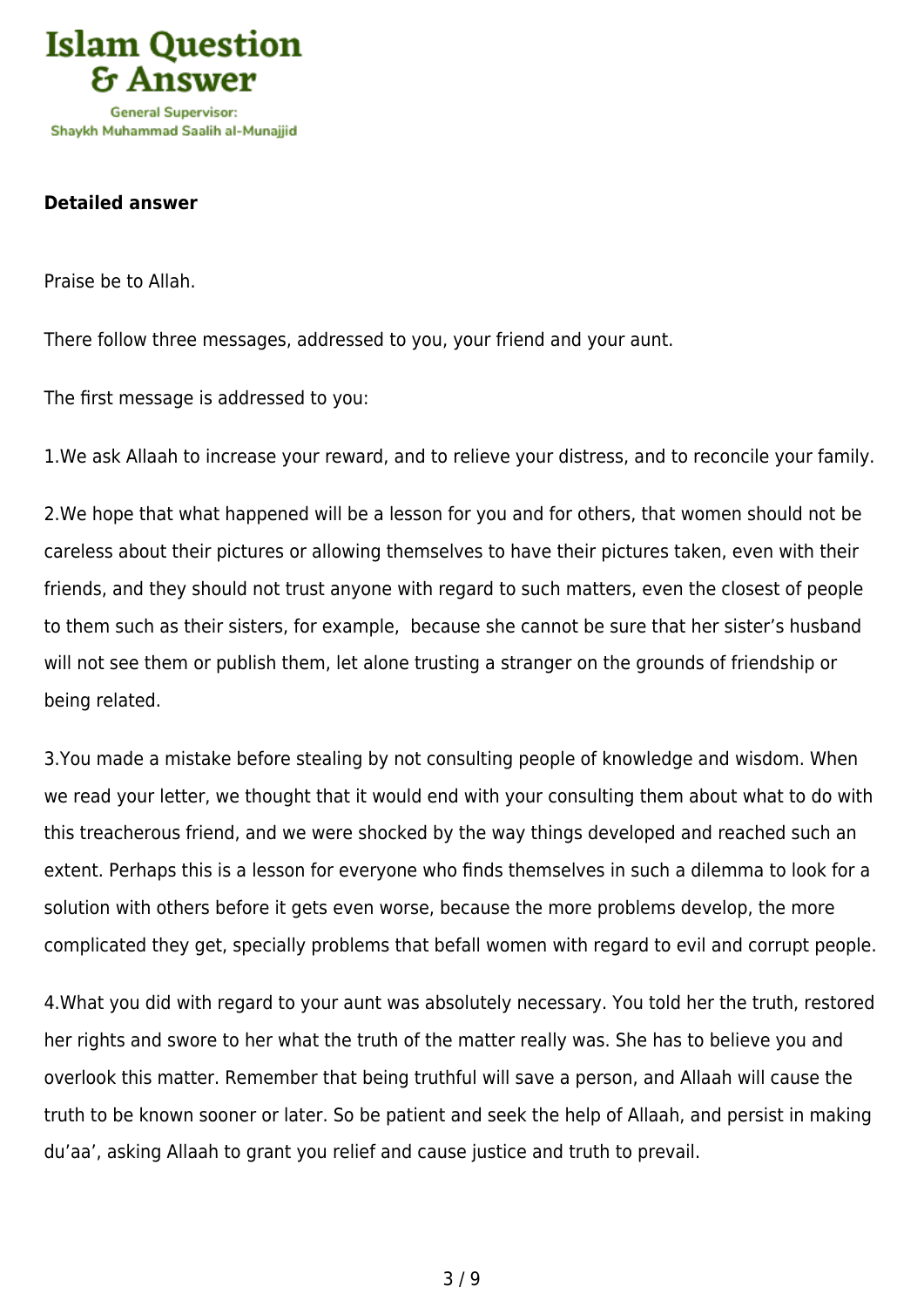

5.We offer you this advice, which you need to discuss with your family and with a lawyer – if possible – because we do not know anything about the laws in your country: why don't you tell the police about your friend who betrayed you with this picture, because we think that if she is arrested and her computer is inspected, Allaah will suffice you against her evil and the truth will come out in sha Allaah.

The second message is addressed to your friend:

1.You have to repent to Allaah and seek His forgiveness for what you have done, and you should realize that you have committed many sins and caused many bad things to happen. You have betrayed your friend and made false accusations against her, you have helped to spread evil by means of bad pictures which you have spread after adding the picture of your friend to them, you have taken money from her unlawfully, and you have caused trouble for her and caused her to break family ties.

2.Part of repentance is admitting your error to your friend, her mother and her aunt. Allaah will not accept your repentance otherwise, because one of the conditions of repentance is setting right things that were affected by the sin. Allaah says (interpretation of the meaning):

"Except those who repent and do righteous deeds, and openly declare (the truth which they concealed). These, I will accept their repentance. And I am the One Who accepts repentance, the Most Merciful"

## [al-Baqarah 2:160]

You should understand that your admitting to what you did will relieve your friend of distress, and will lift the false accusation that has been made against her. Man's life is short, then he will meet his Lord with his deeds, so beware of meeting your Lord with those deeds without having repented sincerely from them.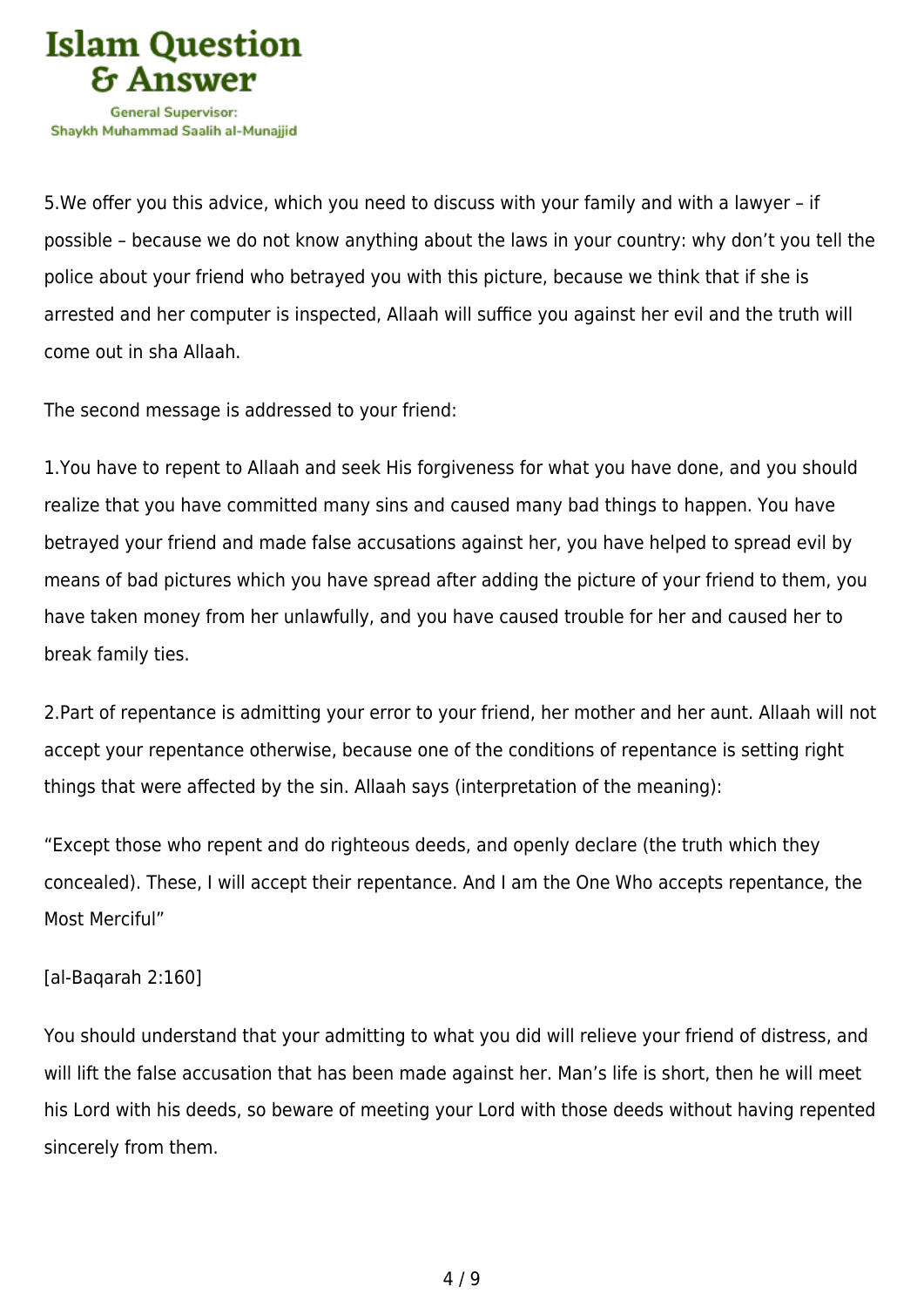

3.Another part of repenting properly is returning the wealth that you took unlawfully from your friend.

4.Another part of repenting properly is destroying the picture completely, and not committing this sin again either with your friend or with someone else.

The third message is addressed to your aunt:

1.You should understand that Allaah is always watching you, He hears what you say and He knows that which is hidden and that which is more secret. We do not wish anything but good for you. It is to a woman like you that people would refer with regard to problems, and it is to people like you that those who are astray look for guidance. Your daughter and the daughters of your sisters turn to your for help, because you are the source of compassion and the merciful heart that they know, and our Prophet Muhammad (peace and blessings of Allaah be upon him) said: "The maternal aunt is like the mother." Narrated by al-Bukhaari (2553).

2.We will ask you a single question which we hope you will answer to yourself: What if something this – Allaah forbid – had happened to one of your daughters? What if she had done what your sister's daughter did? Would you like her aunt's attitude towards her to be like your attitude now? We are sure – based on our good opinion of you – that you would never want that. So why do you agree to that for yourself? Do not think it is unlikely that bad would do things like that, and do not think it is unlikely that good people may be falsely accused of bad things.

We wish you and your sons and daughters well, and we hope that you will have an open mind and accept the truth and realize that your niece is innocent of the false accusation that her friend made against her. We have advised her friend to repent and admit the truth to you. May Allaah guide her to admit to you the awful thing she has done. But we also ask you to think about this false accusation and understand that it is pure fabrication, and your wisdom and compassion dictate that you should do the right thing in this case.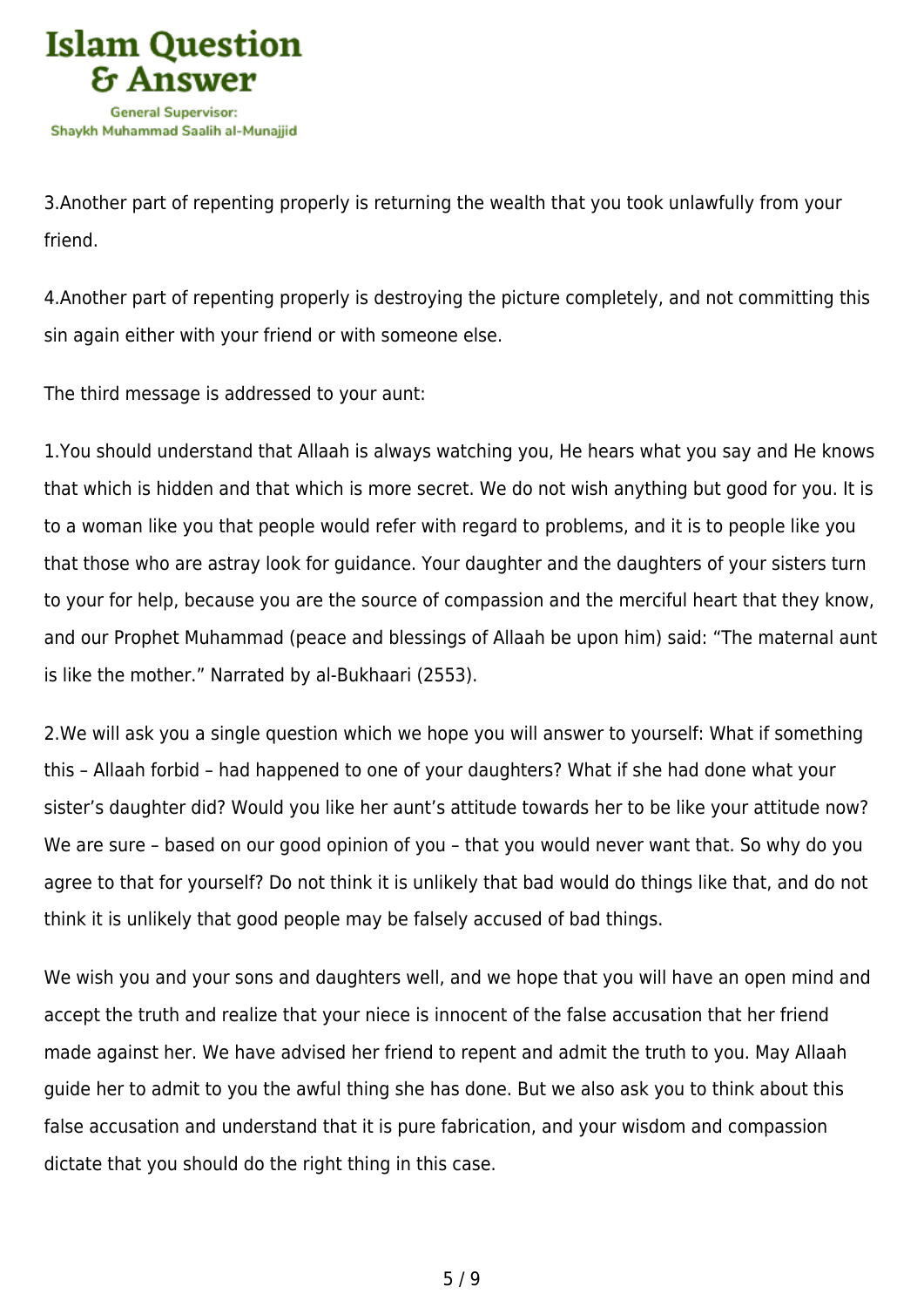

3.Your Prophet Muhammad (peace and blessings of Allaah be upon him) has enjoined something upon you and we do not think that you will do anything but respond to it. This command is that if someone swears to you by Allaah, you must believe him and accept his oath. You have no certain knowledge that contradicts your niece's oath, so you have no choice but to obey the command of your Prophet Muhammad (peace and blessings of Allaah be upon him).

It was narrated that Ibn 'Umar (may Allaah be pleased with him) said: The Prophet (peace and blessings of Allaah be upon him) said: "Whoever swears by Allaah, let him fulfil his oath, and if an oath is sworn for a person by Allaah, let him accept it. Whoever is not content with Allaah has nothing to do with Allaah." Narrated by Ibn Maajah (2101); classed as hasan by al-Haafiz Ibn Hajar in Fath al-Baari (11/536) and by al-Albaani in Saheeh al-Targheeb (2951).

Al-Sindi (may Allaah have mercy on him) said, commenting on Sunan Ibn Maajah: "if an oath is sworn for a person by Allaah" means: an oath is sworn for him by Allaah to please him. "Has nothing to do with Allaah" means, will never be close to Him.

The point is that that who are close to Allaah believe the one who swears an oath, out of veneration towards Allaah. The one who does not believe him when he is able to do so is not one of them. End quote.

Shaykh 'Abd al-Rahmaan ibn Hasan (may Allaah have mercy on him) said:

With regard to the words "and if an oath is sworn for a person by Allaah, let him accept it. Whoever is not content with Allaah has nothing to do with Allaah", if there is no way to settle the matter except by asking his opponent to swear an oath and he swears an oath, then undoubtedly he must accept it. But if what is happening between the people is something on a personal level, where people are trying to justify their positions with other and the like, then it is the right of one Muslim over another that he should accept what he says when he swears an oath absolving himself of blame or declaring his innocence of what he has been accused of or justifying his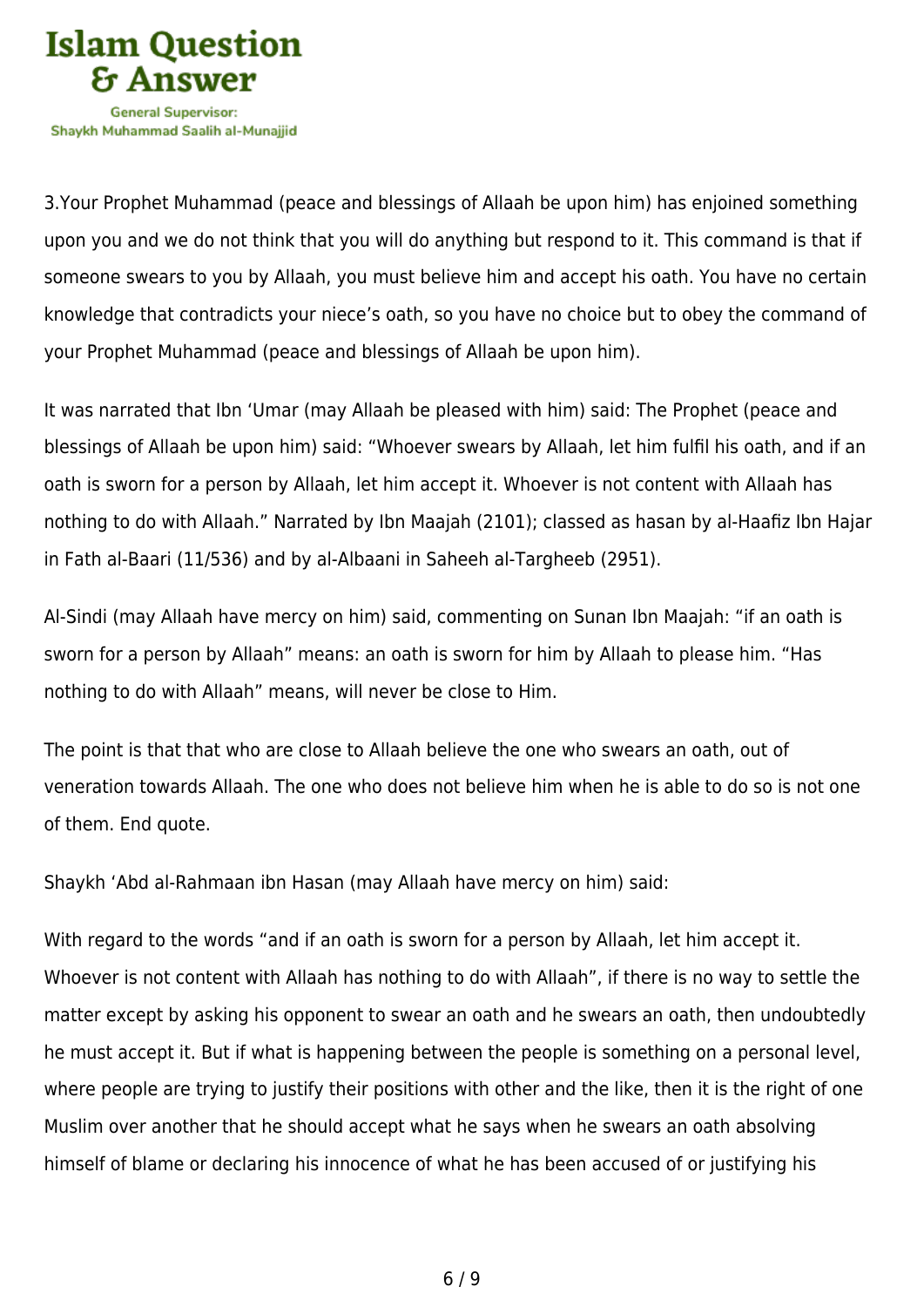

position. Another right that he has over him is that he should think well of him if there is no evidence to the contrary, as in the report narrated from 'Umar (may Allaah be pleased with him): "Do not think badly of a word that is uttered by a Muslim when there is a way of interpreting it positively."

The hadeeth also points to humility, compassion, love and other interests that Allaah loves, as is clear to anyone who has any understanding. This is a means of uniting hearts in obedience to Allaah, and it also comes under the heading of the good attitude which is the heaviest thing that may be placed in a person's balance, as it says in the hadeeth, and it is one of the noblest of characteristics.

Fath al-Majeed (p. 405).

We hope that you will think about the words of this Shaykh (may Allaah have mercy on him), for they are relevant to your situation. One of your niece's rights over you is that you should accept her oath, and one of her rights over you is that you should think well of her.

Do you know what 'Eesa (peace be upon him) did when he saw a man stealing, and that man swore to him by Allaah that he did not steal? Think about it:

It was narrated that Abu Hurayrah (may Allaah be pleased with him) said: The Messenger of Allaah (peace and blessings of Allaah be upon him) said: "'Eesa ibn Maryam saw a man stealing and 'Eesa said to him: 'Did you steal?' He said: 'No, by the One besides Whom there is no other god.' 'Eesa said: 'I believe in Allaah and I disbelieve my own eyes.'" Narrated by al-Bukhaari (3260) and Muslim (2368).

Ibn al-Qayyim (may Allaah have mercy on him) said: The Messiah (peace be upon him), because of the great fear of Allaah in his heart, thought that this person who swore by the Oneness of Allaah was telling the truth, so his belief in Allaah made him believe him and make him think that his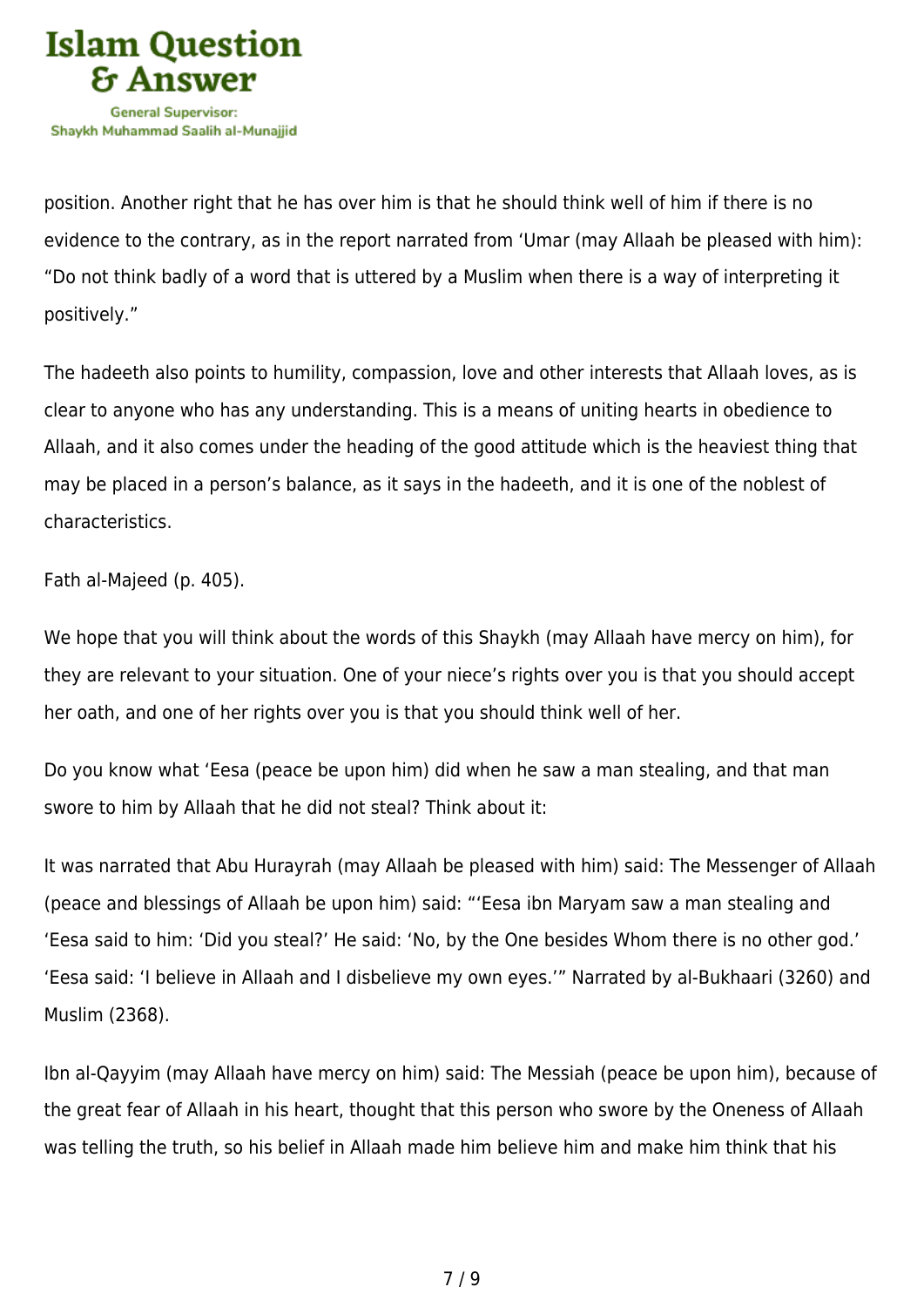

eyes had deceived him, and shown him something that he did not see, so he said: "I believe in Allaah and I disbelieve my own eyes."

Undoubtedly one's eyes may be mistaken and see things other than they really are, and may imagine things that do not really exist, then reason dictates that this is a mistake. The Messiah (peace and blessings of Allaah be upon him) put his faith before his vision, and disbelieved what his eyes had seen, and attributed the mistake to himself.

Badaa'i' al-Fawaa'id (3/1159, 1160).

We hope that what we have mentioned will be sufficient to persuade you to accept your niece's oath and lift the accusation from her. You cannot afford to go against Islamic teachings by rejecting this ruling, We think that you are of a noble character, in sha Allaah.

4.We end this message to you by saying that if, Allaah forbid, your niece has committed any sin or error – and we would never say that you know that from a third party but we will say that you saw it yourself – then do you know what you should do? You should conceal it for her! Yes, conceal her sin and do not broadcast it among people. Do you know what the reward is that results from that? You will be concealed by Allaah in this world and in the Hereafter.

It was narrated that Abu Hurayrah (may Allaah be pleased with him) said: The Messenger of Allaah (peace and blessings of Allaah be upon him) said: "Whoever removes a worldly hardship from a believer, Allaah will remove one of the hardships of the Day of Resurrection from him. Whoever grants respite to (a debtor) who is in difficulty, Allaah will grant him relief in this world and in the Hereafter. Whoever conceals (the fault of) a Muslim in this world, Allaah will conceal him (his faults) in this world and in the Hereafter. Allaah will help a person so long as he is helping his brother." Narrated by Muslim (2699).

Think about what the Prophet (peace and blessings of Allaah be upon him) said to a man who